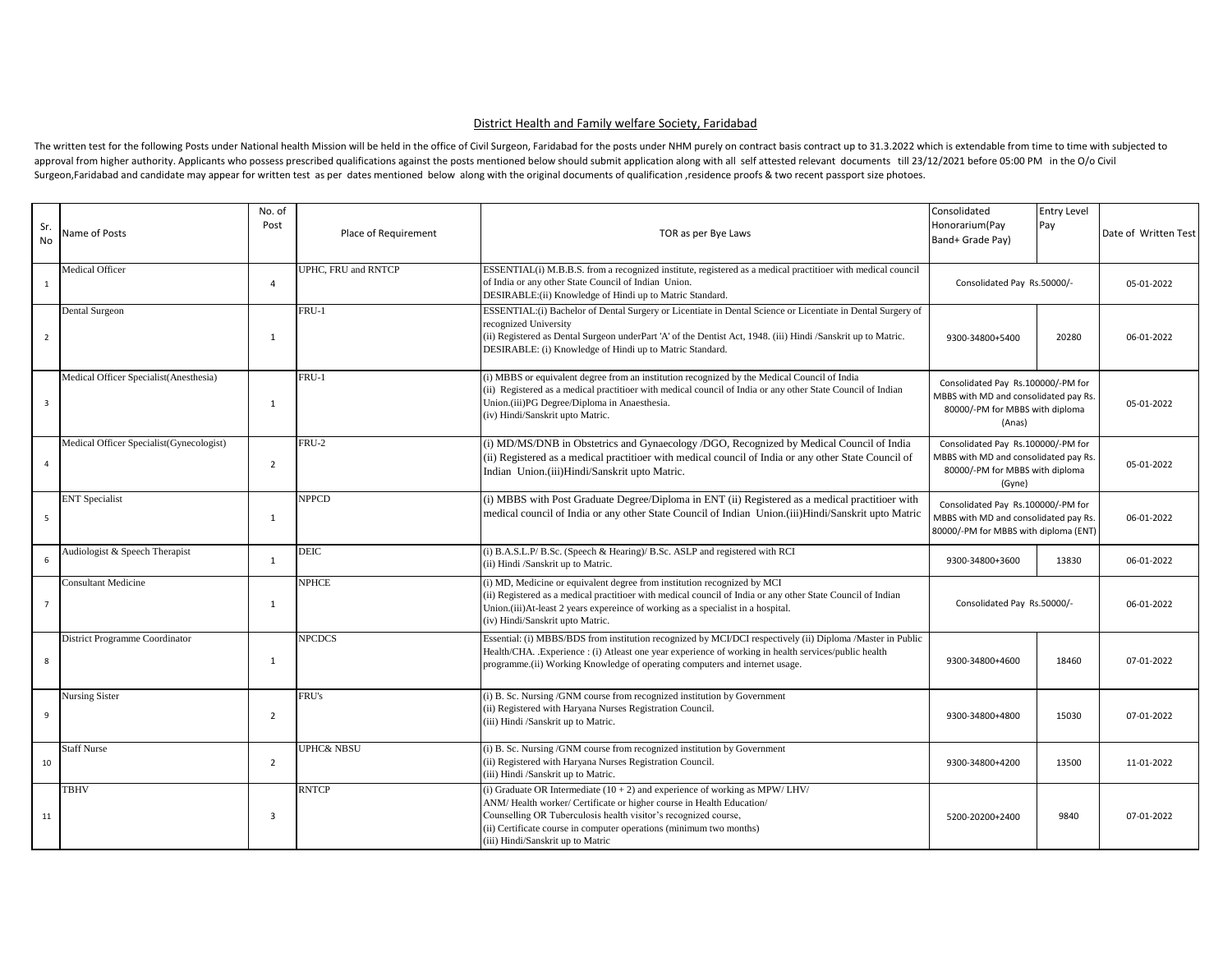| 12 | District Level PPM Coordintaor             | $\mathbf{1}$ | RNTCP               | Essential(i) Post Graduate.<br>(ii) One year Experience of working in field of Communication /ACSM / Public Private Partnership /Health<br>projects / programs<br>(iii) Permanent two wheeler driving license & should be able to drive two wheeler<br>(iv) Hindi/ Sanskrit upto Matric<br>Desirable (i) Preference to those who have worked in RNTCP.<br>(ii) Certificate /Diploma /Degree/Masters holders in Social Sciences/ Mass Media<br>Communication /Rural Development Advocacy /Partnerships / related field.<br>(iii) Basic knowledge of computers                                                                                                                                                                                                                                                                                                                                                                                                                                                                                                                                                                                                                                                                                                                                                                                                                                                                                                   | 9300-34800+3200 | 12500 | 06-01-2022 |
|----|--------------------------------------------|--------------|---------------------|----------------------------------------------------------------------------------------------------------------------------------------------------------------------------------------------------------------------------------------------------------------------------------------------------------------------------------------------------------------------------------------------------------------------------------------------------------------------------------------------------------------------------------------------------------------------------------------------------------------------------------------------------------------------------------------------------------------------------------------------------------------------------------------------------------------------------------------------------------------------------------------------------------------------------------------------------------------------------------------------------------------------------------------------------------------------------------------------------------------------------------------------------------------------------------------------------------------------------------------------------------------------------------------------------------------------------------------------------------------------------------------------------------------------------------------------------------------|-----------------|-------|------------|
| 13 | Early Interventionist cum Special Educator | $\mathbf{1}$ | <b>DEIC</b>         | i) M. Sc. Disability Studies (Early Intervention)/ PGDEI<br>ii) Hindi /Sanskrit up to Matric.                                                                                                                                                                                                                                                                                                                                                                                                                                                                                                                                                                                                                                                                                                                                                                                                                                                                                                                                                                                                                                                                                                                                                                                                                                                                                                                                                                  | 9300-34800+4000 | 16090 | 06-01-2022 |
| 14 | Field Officer cum counsellor               | 1            | Haemoglobinopathies | (i) MSW or MA (Psychology, Sociology) from a recognized institutions with two<br>years experience in health sector and 6 months certificate course in Computers.<br>(ii) Hindi /Sanskrit up to Matric.                                                                                                                                                                                                                                                                                                                                                                                                                                                                                                                                                                                                                                                                                                                                                                                                                                                                                                                                                                                                                                                                                                                                                                                                                                                         | 5200-20200+2400 | 9840  | 17-01-2022 |
| 15 | Ayush Medical Officer (Male)               | 2            | RBSK                | . Educational Qualification for AMO (i) A degree in Ayurveda System of Medicines from any university/<br>Institution recognized by the Government.<br>ii) Registered with Board of Ayurveda and Unani System of medicine in Haryana<br>(iii) Hindi/Sanskrit upto Matric.<br>Educational Qualification for UMO (i) A degree in Unani/Tibbia from any university/Institution recognized by<br>the Government.<br>(ii) Registered with Board of Ayurveda and Unani System of medicine in Haryana<br>(iii) Hindi/Sanskrit upto Matric.<br>Essential Qualification for HMO (i) A degree in Homeopathy from the institute mentioned in second $\&$ third<br>schedule of Homoeopathy Central Council Act 1973.<br>(ii) Registered with State / Central Council of Homoeopathy System of Medicine Haryana<br>Panchkula. (iii) Hindi/Sanskrit upto Matric.<br>Essential Qualifications for Yoga (i) A degree in BNYS from any university/Institution established by law and<br>ecognized by Government.<br>(ii) Registered with Board of Ayurveda and Unani System of medicine in Haryana.<br>(iii) Hindi/Sanskrit upto Matric.<br>Essential Qualifications for Siddha (i) B.S.M.S Siddha Medicine and Surgery from any university/Institution<br>established by law and recognized by Government.<br>(ii) Registered by Central council of Indian Medicine (CCIM)<br>(iii) Minimum 2 years of post -qualification work experience.<br>(iv) Hindi/Sanskrit upto Matric. | 9300-34800+4800 | 18750 | 10-01-2022 |
| 16 | Ayush Medical Officer (Female)             | 1            | <b>RBSK</b>         | L. Educational Qualification for AMO(i) A degree in Ayurveda System of Medicines from any university/<br>Institution recognized by the Government.<br>(ii) Registered with Board of Ayurveda and Unani System of medicine in Haryana<br>(iii) Hindi/Sanskrit upto Matric.<br>Educational Qualification for UMO (i) A degree in Unani/ Tibbia from any university/Institution recognized by<br>the Government.<br>(ii) Registered with Board of Ayurveda and Unani System of medicine in Haryana<br>(iii) Hindi/Sanskrit upto Matric.<br>Essential Qualification for HMO (i) A degree in Homeopathy from the institute mentioned in second & third<br>schedule of Homoeopathy Central Council Act 1973.<br>(ii) Registered with State / Central Council of Homoeopathy System of Medicine Haryana<br>Panchkula.(iii) Hindi/Sanskrit upto Matric.<br>Essential Qualifications for Yoga (i) A degree in BNYS from any university/Institution established by law and<br>recognized by Government.<br>(ii) Registered with Board of Ayurveda and Unani System of medicine in Haryana.<br>(iii) Hindi/Sanskrit upto Matric.<br>Essential Qualifications for Siddha (i) B.S.M.S Siddha Medicine and Surgery from any university/Institution<br>established by law and recognized by Government.<br>(ii) Registered by Central council of Indian Medicine (CCIM)<br>(iii) Minimum 2 years of post -qualification work experience.<br>(iv) Hindi/Sanskrit upto Matric.  | 9300-34800+4800 | 18750 | 10-01-2022 |